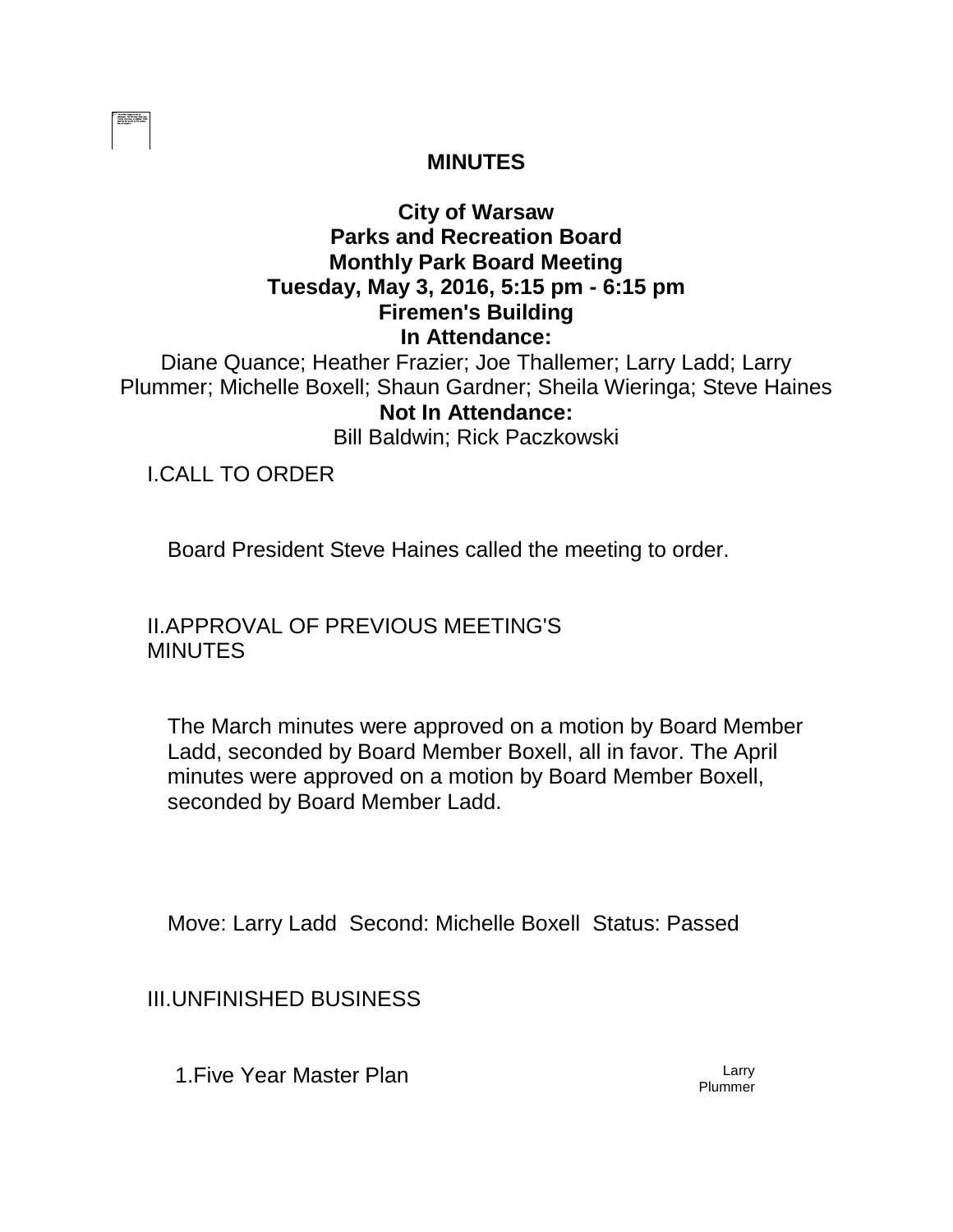Superintendent Plummer passed out copies in reference the surveys that the public has been asked to volunteer in, to help the Park's Department integrate and address the community's concerns into our 5-Year Master Plan. According to Pat Brown, from Sitescapes, we have had roughly 102 surveys completed. Later this week, when the sewage bills are sent out, they will also contain information and a link directing the public to complete the survey. The cutoff date for the survey is June 15, 2016, and the results will be presented at the June Park Board Meeting, June 21, 2016. Mayor Thallemer also addressed the impeccable timing of the 5-Year Master Plan in conjunction with the other large city wide projects, Buffalo Street Project, Stellar Community, KLA Project, and how responses from the community can help integrate the necessary changes to help strengthen the community as a whole.

#### 2.WCS Food & Nutrition Services Request

From April's meeting, due to lack of quorum, no vote could be taken, the WCS Food & Nutrition Services Request to again for the 10th year, use the Bixler Shelter at Center Lake for their summer meal program. The lunches would start no earlier than June 6, 2016, and ending no later than July 29, 2016. There would be no meals served the week of July 4, 2016. The meals are available for free for children under the age of 18 and adults have an opportunity to purchase a meal, however, pricing has yet to be determined. A motion to approve WCS's Request was approved by Board member Ladd, seconded by Board Member Boxell.

Move: Larry Ladd Second: Michelle Boxell Status: Passed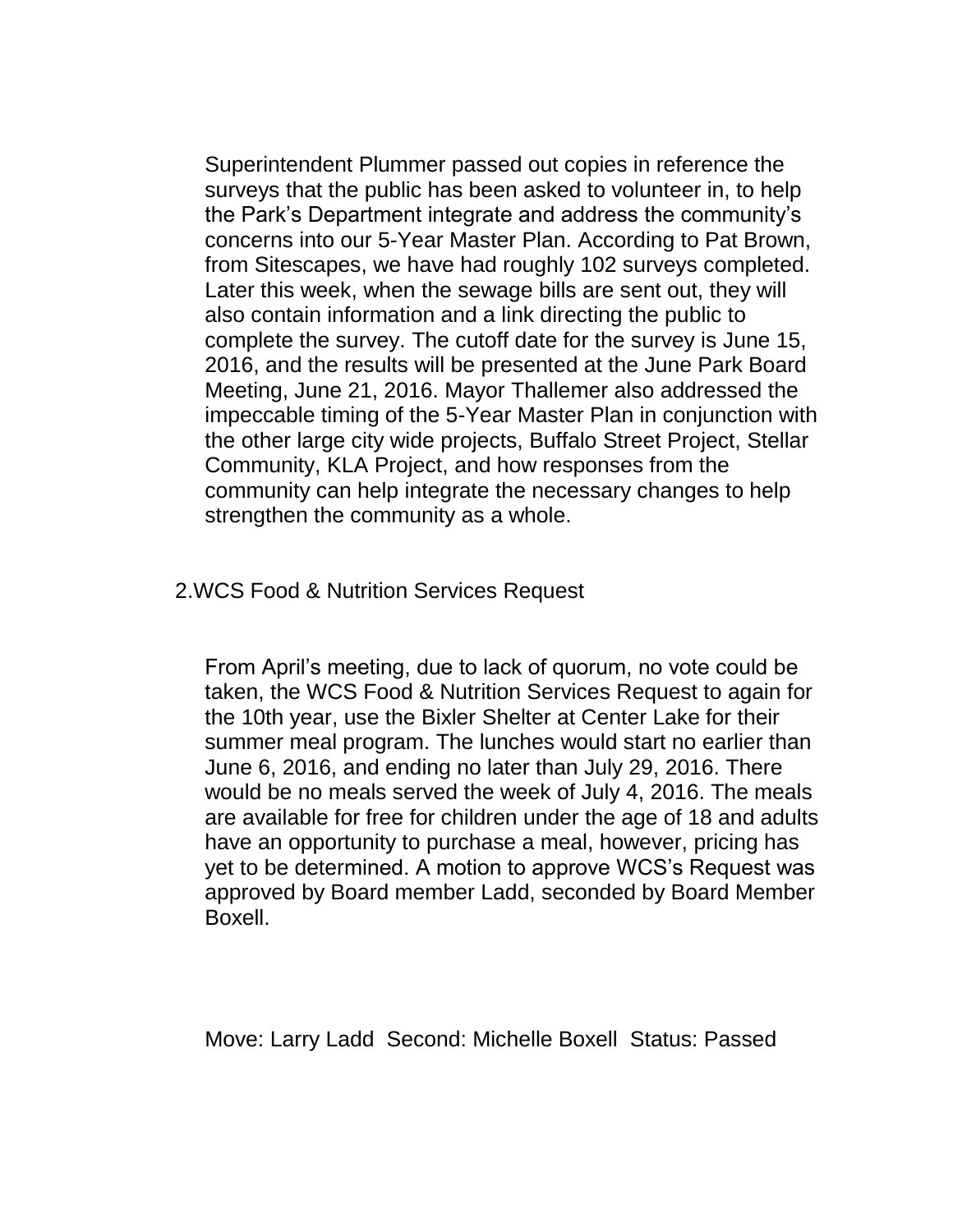3.Playground/Exercise Equipment at Lucerne Park

Larry Plummer

Superintendent Plummer provided the same handouts as were presented in April's Board Meeting, reference exercise and playground equipment at Lucerne Park, which would replace the currently outdated equipment from the 1980s. A motion to approve the playground equipment was approved by Board Member Boxell, seconded by Board Member Ladd. A motion to approve the Apollo exercise equipment was approved by Board Member Ladd, seconded by Board Member Boxell.

Move: Michelle Boxell Second: Larry Ladd Status:

IV.NEW BUSINESS

1.Danielle Brown Request

Request to light lanterns to honor Ava Sizemore in Central Park

Danielle Brown asked for the Board's permission to again this year, release biodegradable balloons from Central Park on June 4, 2016, to honor the passing of Ava Sizemore. A motion to approve Danielle Brown's request was approved by Board Member Ladd, seconded by Board Member Boxell.

Move: Larry Ladd Second: Michelle Boxell Status: Passed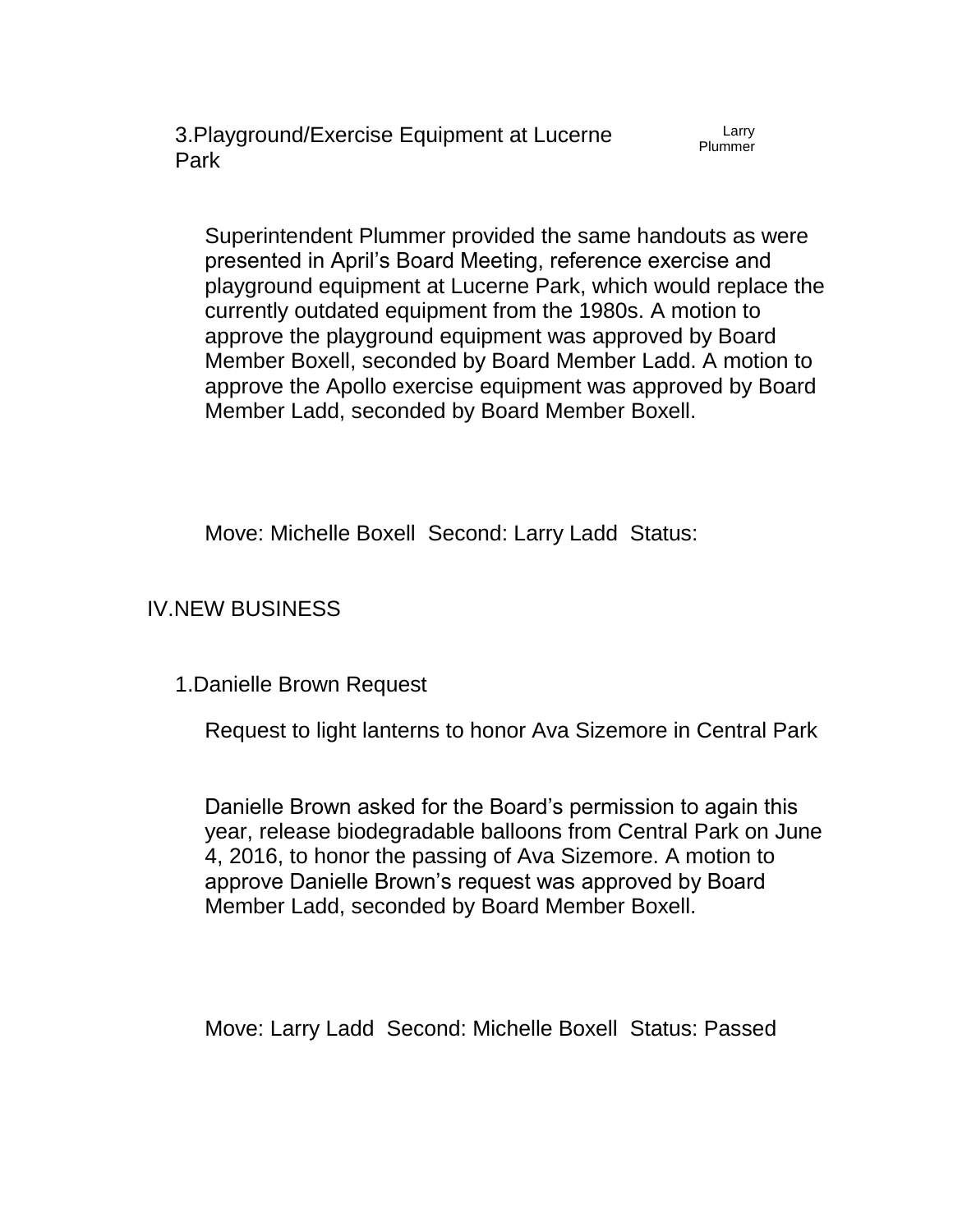2.Clark Shepherd-Bench Donation

Clark Shepherd was not present to discuss and propose the bench donation.

Move: Second: Status: Tabled

3.Jennifer Blair

No smoking in parks

Jennifer Blair addressed the Park Board and expressed her desire to help make Warsaw City Parks smoke free. Due to health issues, such as Asthma, she advised it is extremely difficult to remain at an event in the parks because the smoke emitted from cigarettes can send her into a full blown asthma attack. Because of this, she is constantly having to adjust her location or leave an event altogether due to health reasons or fear of an attack. Blair requested the Board approves or integrates a no smoking ban in all city parks. After brief discussion, it was discussed that in order to get ideas on how to properly implement the ban as well as enforce it, some additional research of other local area parks, who are smoke free, should be conducted. A motion to table the no smoking ban until June's Park Board Meeting, was approved by Board Member Ladd, seconded by Board Member Boxell.

Move: Larry Ladd Second: Michelle Boxell Status: Tabled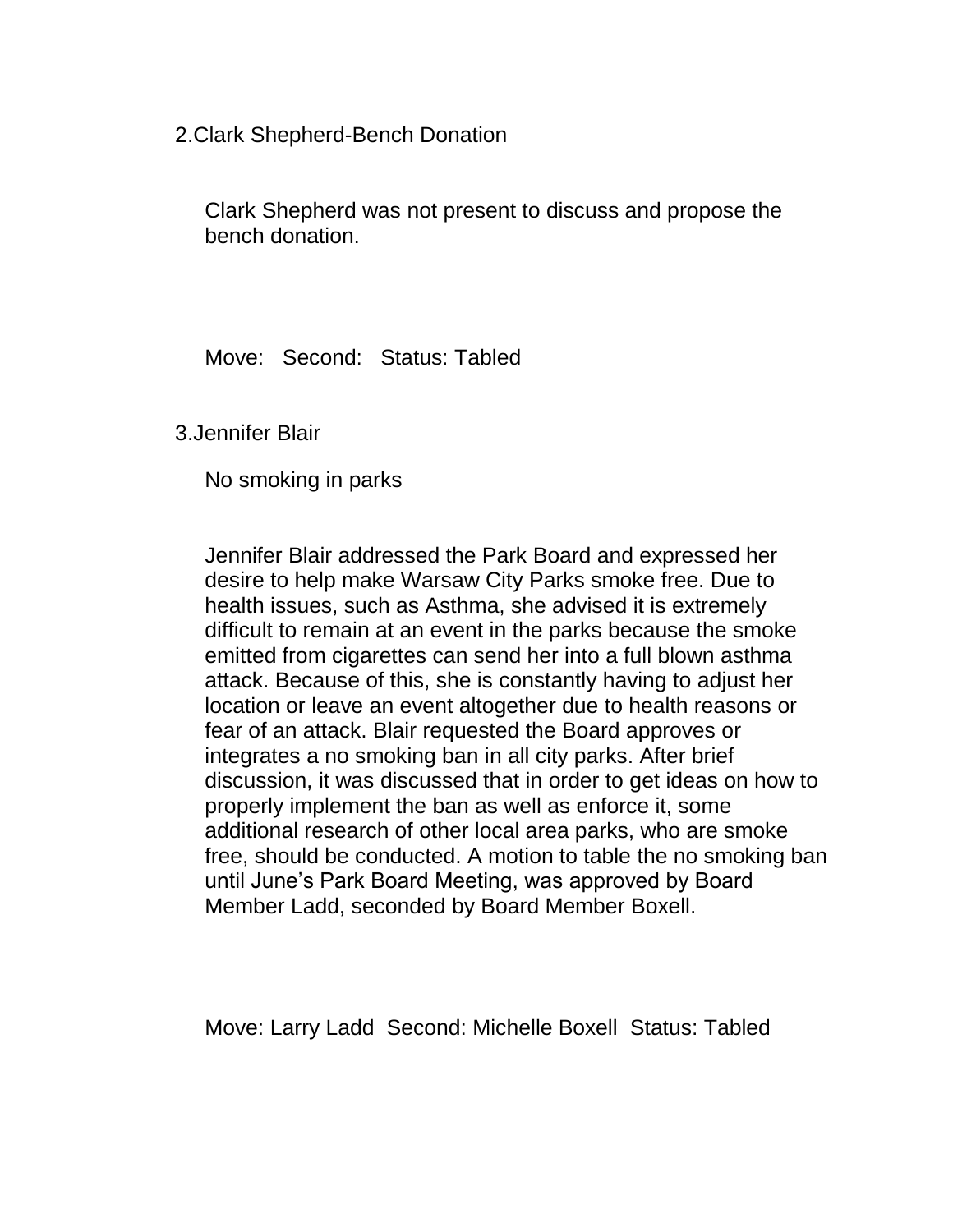4.Stellar Community

Mayor Thallemer addressed the Board and explained in depth how the Stellar Community Grant works and what the benefits of it are. Thallemer reinforced that the purpose of this grant is to expedite or accelerate the projects and it is not intended to fully support them, as the projects have been planned for some time now and acquiring funding for them has also been in process.

5.Playground Audit Shaun

Gardner

Maintenance Director Gardner, informed the Park Board about the most recent playground audit. The playground equipment is holding up well, park wide, and just had some minor repairs such as the tightening of bolts and adding additional wood fiber where needed. Gardner advised that Lucerne Park is their main focus this summer season as in removing and replacing playground and exercise equipment. Playground safety has been a priority and park staff conducts both monthly and yearly audits of all park equipment. At the end of last year, two additional employees obtained their playground safety certifications.

6.Permission to remove playground/fitness equipment at Lucerne Park Larry Plummer

Superintendent Plummer informed that board that the ideal timeline to start removing the playground and fitness equipment at Lucerne Park, would be as soon as time allows due to increase of staff during the summer months and adequate weather for proper installation. Ideally, the removal of equipment would occur in June and the new equipment would be installed early July. A motion to approve the removal of both the playground and exercise equipment at Lucerne Park was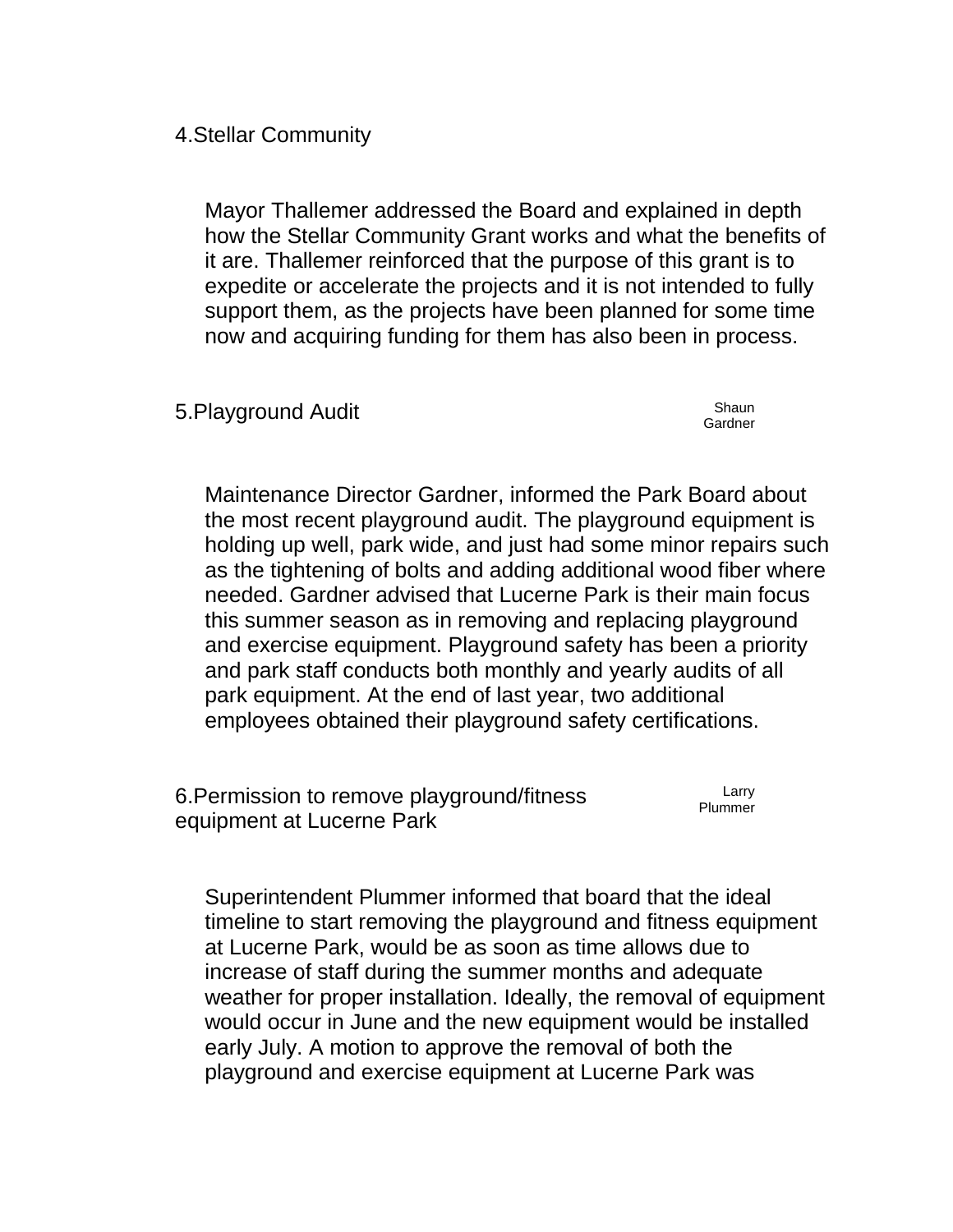approved by Board Member Boxell, seconded by Board Member Ladd.

Move: Michelle Boxell Second: Larry Ladd Status: Passed

7.Permission to tear down Gladys Ramsey **Shelter** Larry Plummer

Due to constant vandalism issues, approaching construction, and overall maintenance and repairs of the Gladys Ramsey Shelter, Plummer asked for the Board's approval to tear down the facility. Plummer advised that an additional shelter will be built at that location, however, it is unknown at this time what type of shelter will replace the Gladys Ramsey Shelter. A motion to approve the removal and tear down of the Gladys Ramsey Shelter was approved by Board Member Ladd, seconded by Board Member Boxell.

Move: Larry Ladd Second: Michelle Boxell Status: Passed

### V.OTHER MATTERS TO COME BEFORE THE BOARD

Recreation Director Wieringa informed the Park Board that the 2016 Recreation Guides were now available at various locations city wide, in the Central Park Office, and also online on the city website.

VI.MEETING REVIEW